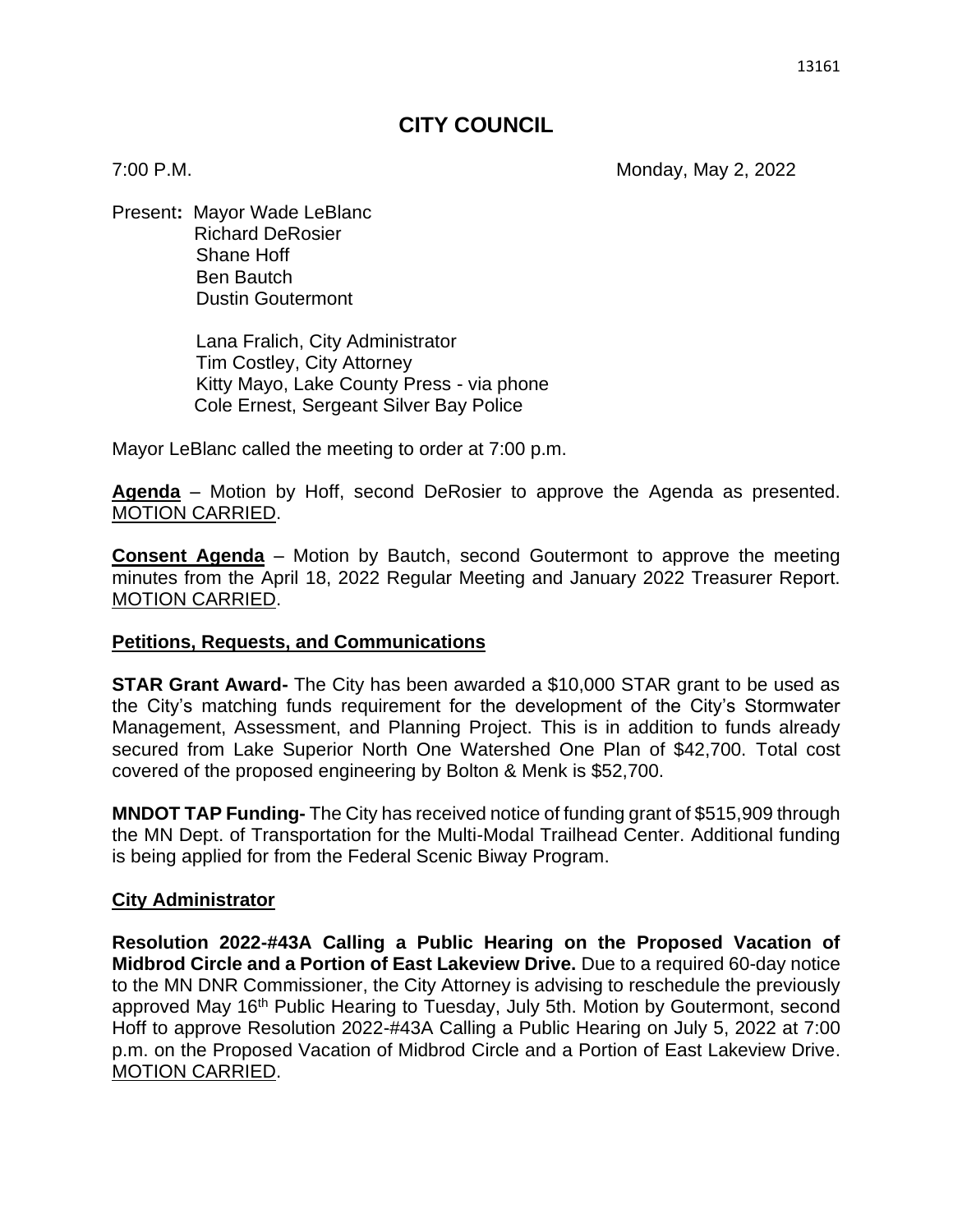Member Hoff – Aye

Mayor LeBlanc – Aye Member Goutermont – Aye Member Bautch – Aye Member DeRosier – Aye

## RESOLUTION 2022 – 43A WAS ADOPTED: 5 aye, 0 nay, 0 excused

**Chief of Police Resignation-** Scott Kochendorfer has submitted his resignation as Chief of Police but he is willing to move to PT Officer role to help during the transition of hiring a new Chief and assist the Interim Chief until a new one is hired. Motion by DeRosier, second Goutermont to accept Chief of Police Scott Kochendorfer resignation effective May 6, 2022 with regrets and to appoint him as a PT Officer effective May  $7<sup>th</sup>$ , 2022, and adjust pay to the PT Officer wage. MOTION CARRIED.

**Chief of Police Hiring-** Motion by Goutermont, second Bautch to advertise for the Chief of Police opening. MOTION CARRIED.

**Interim Chief of Police-** The Chief of Police and Personnel Committee are recommending the appointment of Cole Ernest as Interim Police Chief until a Chief of Police is hired. Council reviewed a Teamsters Memorandum of Understanding for this interim appointment. Motion by Hoff, second DeRosier to appoint Cole Ernest to Interim Police Chief at a wage of 90% of the 2022 Police Chief wage, and to allow him to revert back to his Sergeant position once a new Chief is appointed as outlined in the Memorandum of Understanding with the Teamsters. MOTION CARRIED.

**Part-time Police Officer Hiring and Advertising-** Motion by DeRosier, second Hoff to advertise for the hiring of Part-Time Police Officer(s). MOTION CARRIED.

**Administrative Assistant Hiring-** The Personnel Committee is recommending the hiring of Pamela Puskala for the Administrative Assistant position. Motion by Bautch, second Goutermont to hire Pamela Puskala as Administrative Assistant, pending successful completion of a background check and pre-employment physical, starting at 90% of the 2022 full wage rate (\$22.95) for the six months, then full wage rate after 6 month probation period, and allow time off without pay, if needed, to accommodate for prior planned time off and is prior to her obtaining accrued vacation time. MOTION CARRIED.

**Exchange Day-** Motion by Hoff, second DeRosier to set Exchange Days of May 21<sup>st</sup>, June 11<sup>th</sup>, August 2<sup>nd</sup>, and September 17<sup>th</sup> 2022 and place advertisement. MOTION CARRIED.

**Training for Corey Cook-** Motion by Goutermont, second Bautch to approve Corey Cook attending the online ADA Construction Certification Training at a cost of \$75, with no additional costs for hotel, meals, or mileage. MOTION CARRIED.

**Summer Employment-** Motion by Goutermont, second Bautch to approve all Summer Hires at jobs and wages as outlined on the Summer Employment Schedule. MOTION CARRIED.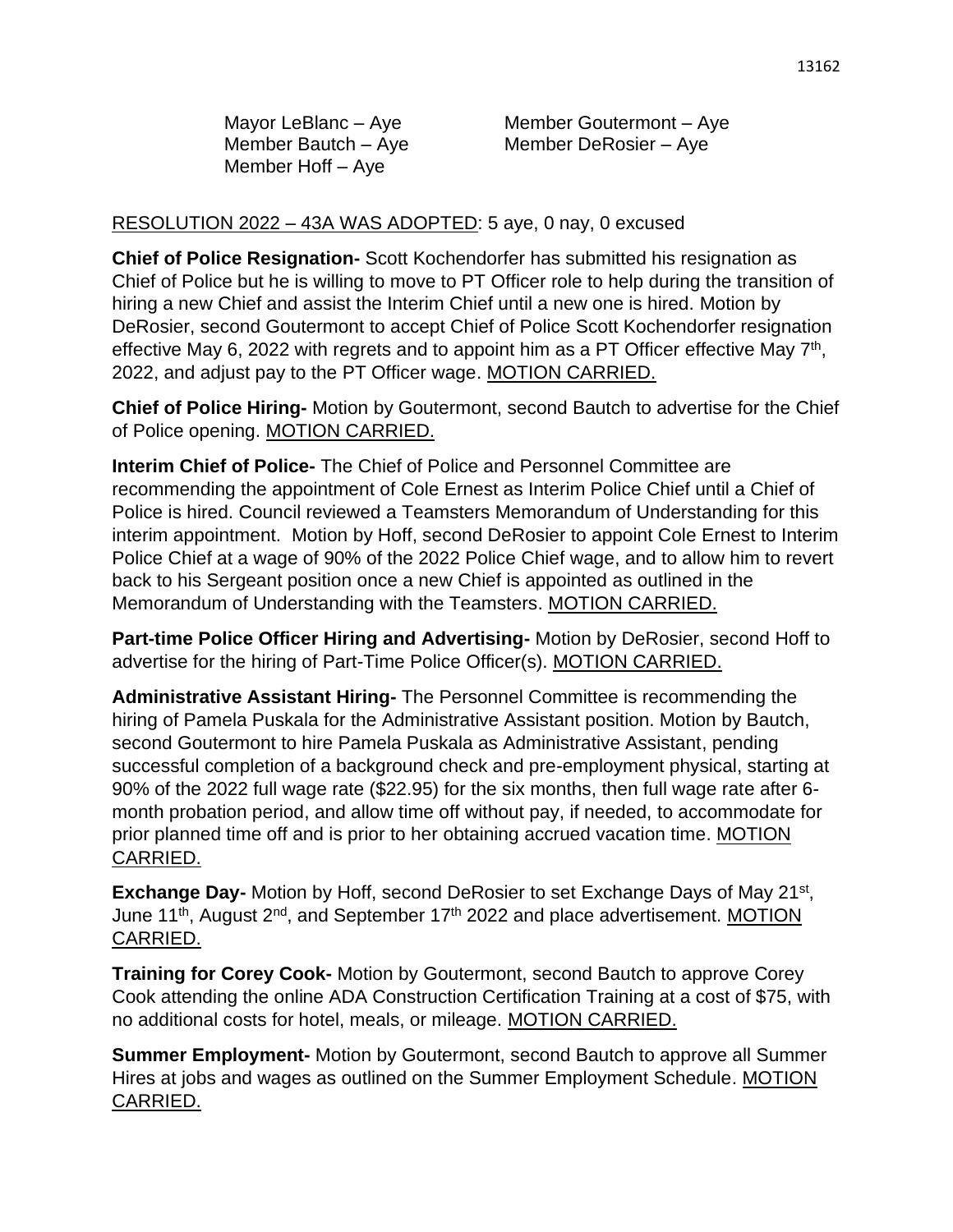**PT Special Event Bartender-** The Liquor Store manager recommends hiring Jennifer Johnson as a Special Events Bartender. Motion by DeRosier, second Goutermont to hire Jennifer Johnson as Special Events bartender at 80% of PT Bartender wage with training to begin prior to Bay Days. MOTIN CARRIED.

**Airport Hangar Storage-** Discussion on airport storage lease review, and maximizing storage use for RV storage and charges. Consensus of Council to table until next meeting when more information is available.

**Surplus Items-** Additional surplus items, including glass display case, printer, and 3 drawer file cabinet to be added to surplus sale were reviewed. Printer will be offered to Street Dept. Motion by Goutermont, second Bautch to declare sale items surplus obsolete and place on surplus sale, to be disposed of it no interested bids are received. MOTION CARRIED.

**City Attorney –** Nothing at this time.

## **OLD BUSINESS**

**MN Design Team-** MN Design Team will be in Silver Bay May 19<sup>th</sup>-22<sup>nd</sup> and there will be expenditures requiring Council approval which include temporary WiFi at Reunion Hall, lunches for working sessions, public dinner for evening work session, and mailings and publications. Motion by Goutermont, second DeRosier to approve MN Design Team visit expenditures. MOTION CARRIED.

### **NEW BUSINESS**

**Arena Lease for Summer Hockey Camp-** Motion by Goutermont, second Bautch approving Blue Line Club to lease the arena for Summer Hockey Camp scheduled for July 23<sup>rd</sup> -July 29<sup>th</sup>. MOTION CARRIED.

**City Hall Closing-** Motion by Goutermont, second Bautch allowing closure of City Hall June  $23^{\text{rd}}$ , June  $24^{\text{th}}$ , June  $27^{\text{th}}$ , and June  $28^{\text{th}}$  while new software system is transferred over. City staff will be working and training during transition, citizens will be asked to leave messages and use drop box if needed. MOTION CARRIED.

**PUC Board Appointment-** Public Utilities Commission is recommending Rob Clement for PUC board. Recommendation not passed due to no motion.

**Claims** – Motion by DeRosier, second Bautch to approve payment of \$96,313.52 in unpaid claims and \$135,499.01 in paid claims. MOTION CARRIED.

Motion by DeRosier, second Bautch to adjourn at 7:30 p.m. MOTION CARRIED.

Minutes taken by Lisa Christenson